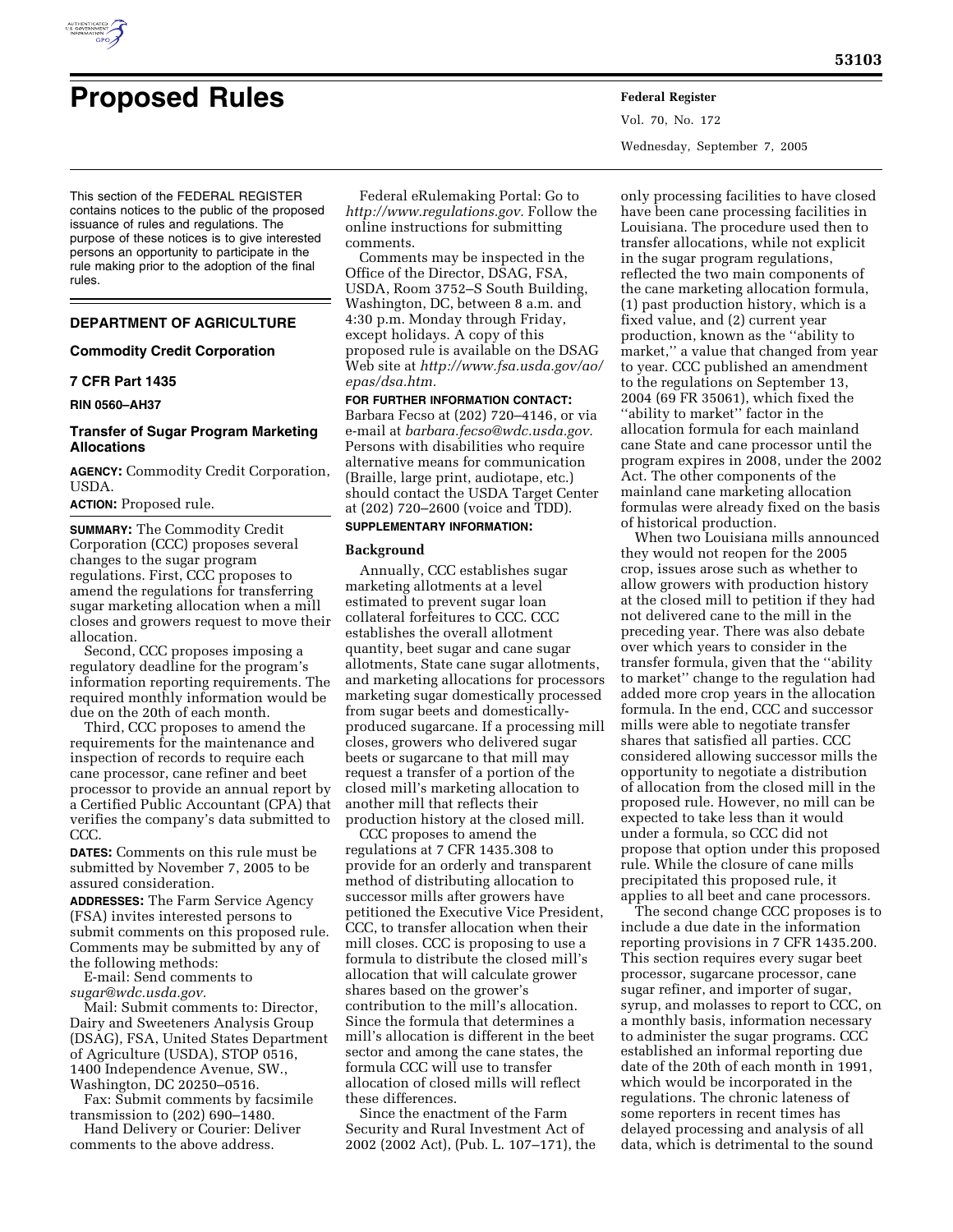administration of the Sugar Program. The civil penalties provisions in section 156h(4) of the Federal Agriculture Improvement and Reform Act of 1996, as amended (7 U.S.C. 7272(h)(4)) and 7 CFR 1435.201 allow CCC to assess a civil penalty of no more than \$10,000 to reporters who willfully fail or refuse to furnish the information, or who willfully furnish false data. CCC will consider a reporter to have willfully failed to provide the information and subject to penalty, if CCC does not receive the data by the 20th of the month.

The final proposal would require each reporting entity to have an independent third party verify each company's data submitted to CCC. CCC will require an Agreed-upon Procedures engagement, conducted by an independent Certified Public Accountant (CPA), to analyze the company data annually. The provisions of 7 CFR 1435.3, *Maintenance and inspection of records* give CCC, as well as any other U.S. Government agency, the right of access to the premises of any sugar beet processor, sugarcane processor, cane sugar refiner, importer of sugars, syrups, and molasses, or of any other person having custody of records that the examining agency deems necessary to verify compliance with this part's requirements. Since this information is necessary to determine whether a processor is in compliance with sugar marketing allotment program requirements, CCC proposes to require that an independent CPA conduct a yearly agreed-upon procedures engagement of each reporter to validate their materials balance. CCC will provide the procedures to be followed by each independent CPA.

#### **Executive Order 12866**

This rule has been determined to be not significant under Executive Order 12866 and has not been reviewed by the Office of Management and Budget.

# **Regulatory Flexibility Act**

The requirements of the Regulatory Flexibility Act (5 U.S.C. 601—602) do not apply to this rule because CCC is not required to publish a notice of proposed rulemaking for the subject of this rule. Nonetheless, CCC has determined that this rule will not have a significant economic impact on a substantial number of small entities and a Regulatory Flexibility Analysis was not performed.

#### **Environmental Assessment**

The environmental impacts of this rule have been considered under the National Environmental Policy Act of 1969 (NEPA), 42 U.S.C. 4321 *et seq.*, the

regulations of the Council on Environmental Quality (40 CFR parts 1500–1508), and regulations of the Farm Service Agency (FSA) of the Department of Agriculture (USDA) for compliance with NEPA, 7 CFR part 799. An environmental evaluation was completed and the proposed action has been determined not to have the potential to significantly impact the quality of the human environment and no environmental assessment or environmental impact statement is necessary. A copy of the environmental evaluation is available for inspection and review upon request.

### **Executive Order 12988**

This rule has been reviewed in accordance with Executive Order 12988, Civil Justice Reform. In accordance with this Executive Order: (1) All State and local laws and regulations that are in conflict with this rule will be preempted; (2) no retroactive effect will be given to this rule; and (3) administrative proceedings in accordance with 7 CFR part 11 must be exhausted before seeking judicial review.

# **Executive Order 12372**

This program is not subject to Executive Order 12372, which requires intergovernmental consultation with State and local officials. See the notice related to 7 CFR part 3015, subpart V, published at 48 FR 29115 (June 24, 1983).

## **Unfunded Mandates Reform Act of 1995**

This rule contains no Federal mandates, as defined under title II of the UMRA, for State, local, and tribal governments or the private sector. Thus, this rule is not subject to the requirements of sections 202 and 205 of UMRA.

# **Executive Order 13132**

The policies contained in this rule do not have any substantial direct effect on States, on the relationship between the national government and the States, or on the distribution of power and responsibilities among the various levels of government. Nor does this rule impose substantial direct compliance costs on State and local governments. Therefore, consultation with the States is not required.

#### **Paperwork Reduction Act**

Under 7 U.S.C 7991(c)(2)(A) these regulations may be promulgated and the program administered without regard to chapter 5 of title 44 of the United States Code (the Paperwork Reduction Act).

Accordingly, these regulations and the forms and other information collection activities needed to administer the provisions authorized by these regulations are not subject to review by the Office of Management and Budget under the Paperwork Reduction Act.

## **Government Paperwork Elimination Act**

CCC is committed to compliance with the Government Paperwork Elimination Act (GPEA) and the Freedom to E-File Act, which require Government agencies in general, and the FSA in particular, to provide the public the option of submitting information or transacting business electronically to the maximum extent possible. Because of the nature of the forms and other information collection activities required for this program, they are not fully implemented in a way that would allow the public to conduct business with CCC electronically. Accordingly, at this time, all forms and information required to be submitted under this rule may be submitted to CCC by mail or FAX.

#### **List of Subjects in 7 CFR Part 1435**

Loan programs—agriculture, Price support programs, Reporting and Recordkeeping requirements, and Sugar.

Accordingly, 7 CFR part 1435 is proposed to be amended as follows:

### **PART 1435—SUGAR PROGRAM**

1. The authority citation continues to read as follows:

**Authority:** 7 U.S.C. 1359aa—1359jj and 7272 *et seq.*; 15 U.S.C. 714b and 714c.

2. In § 1435.200 revise paragraph (a), redesignate paragraph (g) as paragraph (h), and add new paragraph (g) to read as follows:

# **§ 1435.200 Information reporting.**

(a) Every sugar beet processor, sugarcane processor, cane sugar refiner, and importer of sugar, syrup, and molasses shall report, by the 20th of each month, on CCC-required forms, its imports and receipts, processing inputs, production, distribution, stocks and other information necessary to administer the sugar programs. If the 20th of the month falls on a weekend or a Federal holiday, the report shall be made by the next business day.

\* \* \* \* \* (g) By November 20 of each year, each sugar beet processor, sugarcane processor, sugarcane refiner, and importer of sugars, syrups, and molasses will submit to CCC a report, as specified by CCC, from an independent Certified Public Accountant that reviews its